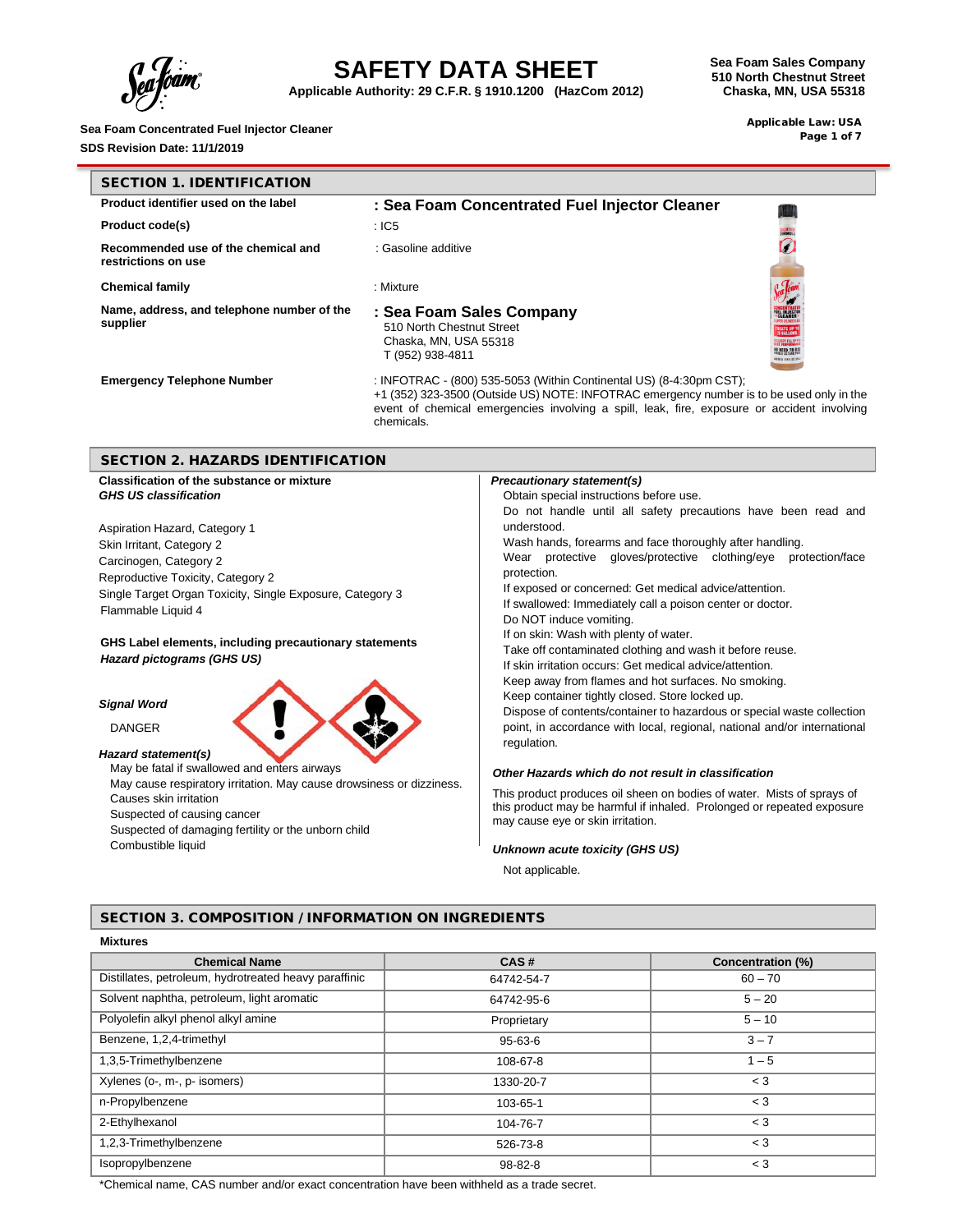

**Applicable Authority: 29 C.F.R. § 1910.1200 (HazCom 2012)**

## **Sea Foam Concentrated Fuel Injector Cleaner**

**SDS Revision Date: 11/1/2019**

 Applicable Law: USA Page 2 of 7

| <b>SECTION 4. FIRST-AID MEASURES</b>                    |                                                                                                                                                                                                    |
|---------------------------------------------------------|----------------------------------------------------------------------------------------------------------------------------------------------------------------------------------------------------|
| Description of first aid measures                       |                                                                                                                                                                                                    |
| First-aid measures after inhalation                     | : If breathing is difficult, remove victim to fresh air and keep at rest in a position comfortable for<br>breathing. Get medical advice/attention if you feel unwell.                              |
| First-aid measures after skin contact                   | : IF ON SKIN: Wash with plenty of water. Take off contaminated clothing and wash it before<br>reuse. If skin irritation occurs: Get medical advice/attention.                                      |
| First-aid measures after eye contact                    | : IF IN EYES: Rinse cautiously with water for several minutes. Remove contact lenses, if<br>present and easy to do. Continue rinsing. If eye irritation persists: Get medical<br>advice/attention. |
| First-aid measures after ingestion                      | : IF SWALLOWED: Immediately call a POISON CENTER or doctor/physician. Do NOT induce<br>vomiting. Never give anything by mouth to an unconscious person.                                            |
| Most important symptoms and effects (acute and delayed) |                                                                                                                                                                                                    |
| Symptoms/effects after inhalation                       | : May cause irritation to the respiratory tract.                                                                                                                                                   |
| Symptoms/effects after skin contact                     | : Causes skin irritation. Symptoms may include redness, drying, defatting and cracking of the<br>skin.                                                                                             |
| Symptoms/effects after eye contact                      | : May cause eye irritation. Symptoms may include discomfort or pain, excess blinking and tear<br>production, with possible redness and swelling.                                                   |
| Symptoms/effects after ingestion                        | : May be fatal if swallowed and enters airways. May result in aspiration into the lungs, causing<br>chemical pneumonia. May cause gastrointestinal irritation, nausea, vomiting and diarrhea.      |

#### **Immediate medical attention and special treatment, if necessary**

: Treat symptomatically. Symptoms may be delayed. In case of accident or if you feel unwell, seek medical advice immediately (show the label where possible).

| <b>SECTION 5. FIRE-FIGHTING MEASURES</b>      |                                                                                                                          |  |
|-----------------------------------------------|--------------------------------------------------------------------------------------------------------------------------|--|
| Suitable (and unsuitable) extinguishing media |                                                                                                                          |  |
| Suitable extinguishing media                  | : Water spray, fog, carbon dioxide, foam, dry chemical.                                                                  |  |
| Unsuitable extinguishing media                | : Do not use a water jet since it may cause the fire to spread.                                                          |  |
| Specific hazards arising from the chemical    |                                                                                                                          |  |
| Fire hazard                                   | : Products of combustion may include, and are not limited to: oxides of carbon. Oxides of sulfur.<br>Oxides of nitrogen. |  |

### **Special protective equipment and precautions for fire-fighters**

*Protection during firefighting* : Keep upwind of fire. Wear full firefighting turn-out gear (full Bunker gear) and respiratory protection (SCBA).

#### SECTION 6. ACCIDENTAL RELEASE MEASURES

**Personal precautions, protective equipment and emergency procedures**

| relation precaduolis, protective equipment and emergency procedures |                                                                                                                                                                                                 |
|---------------------------------------------------------------------|-------------------------------------------------------------------------------------------------------------------------------------------------------------------------------------------------|
| General measures                                                    | : Use personal protection recommended in Section 8. Isolate the hazard area and deny entry to<br>unnecessary and unprotected personnel. Eliminate sources of ignition.                          |
| <b>Environmental precautions</b>                                    | : Avoid release to the environment. Prevent further leakage or spillage. Keep away from drains,<br>surface and ground-water and soil. Do not flush to sewer or allow to enter waterways.        |
| Methods and material for containment and cleaning up                |                                                                                                                                                                                                 |
| For containment                                                     | : Absorb and/or contain spill with inert material (sand, vermiculite or other appropriate material),<br>then place in suitable container. Do not flush into surface water or sewer system. Wear |

|                         | their place in suitable container. Do not husit little suitace water or sewer system. We |
|-------------------------|------------------------------------------------------------------------------------------|
|                         | recommended personal protective equipment.                                               |
| Methods for cleaning up | : Sweep or shovel spills into appropriate container for disposal. Provide ventilation.   |
|                         |                                                                                          |

### **Reference to other sections** : For further information refer to section 8: "Exposure controls/personal protection"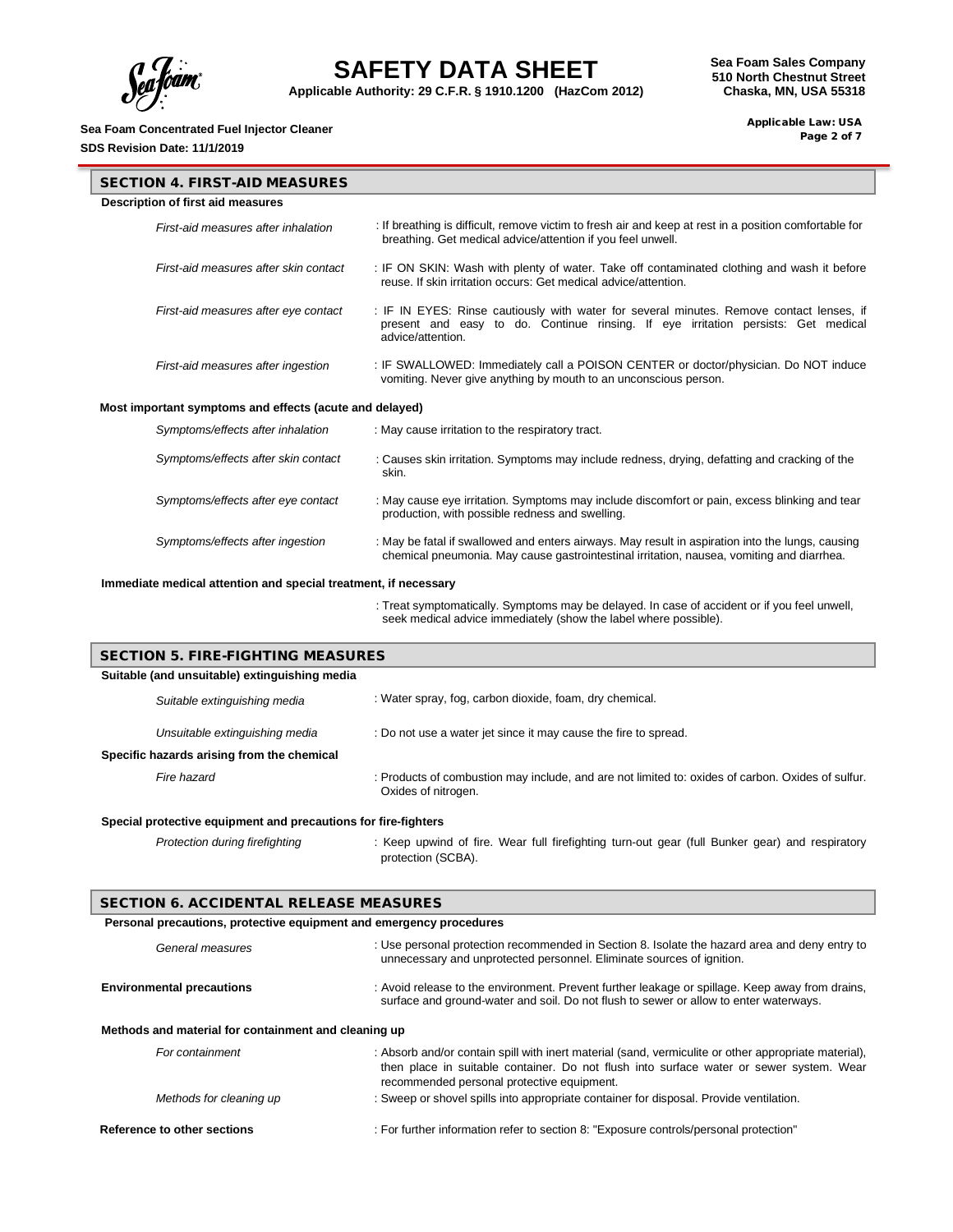

**Applicable Authority: 29 C.F.R. § 1910.1200 (HazCom 2012)**

**Sea Foam Sales Company 510 North Chestnut Street Chaska, MN, USA 55318**

## **Sea Foam Concentrated Fuel Injector Cleaner**

**SDS Revision Date: 11/1/2019**

 Applicable Law: USA Page 3 of 7

| <b>SECTION 7. HANDLING AND STORAGE</b>                       |                                                                                                                                                                                                                                                                                                                                                      |  |  |
|--------------------------------------------------------------|------------------------------------------------------------------------------------------------------------------------------------------------------------------------------------------------------------------------------------------------------------------------------------------------------------------------------------------------------|--|--|
| Precautions for safe handling                                | : Obtain special instructions before use. Do not handle until all safety precautions have been<br>and understood. Avoid contact with skin and eyes. Avoid<br>read<br>breathing<br>dust/fume/gas/mist/vapors/spray. Do not swallow. Handle and open container with care. When<br>using do not eat, drink or smoke. Use only in well ventilated areas. |  |  |
| <b>Handling temperature</b>                                  | : ≤ 70 °C (158 °F)                                                                                                                                                                                                                                                                                                                                   |  |  |
| <b>Hygiene measures</b>                                      | : Take off contaminated clothing and wash it before reuse. Wash hands, forearms and face<br>thoroughly after handling.                                                                                                                                                                                                                               |  |  |
| Conditions for safe storage, including any incompatibilities |                                                                                                                                                                                                                                                                                                                                                      |  |  |
| Storage conditions                                           | : Keep out of the reach of children. Keep container tightly closed. Store locked up. Store in a<br>cool, well-ventilated place. Keep container closed when not in use. Keep away from strong<br>oxidizers.                                                                                                                                           |  |  |
| Storage temperature                                          | : ≤ 40 °C (104 °F)                                                                                                                                                                                                                                                                                                                                   |  |  |

### SECTION 8. EXPOSURE CONTROLS / PERSONAL PROTECTION

### **Control parameters**

| Distillates, petroleum, hydrotreated heavy paraffinic (64742-54-7) |                                      |                           |
|--------------------------------------------------------------------|--------------------------------------|---------------------------|
| Not applicable                                                     |                                      |                           |
| Solvent naphtha, petroleum, light aromatic (64742-95-6)            |                                      |                           |
| Not applicable                                                     |                                      |                           |
| Polyolefin alkyl phenol alkyl amine (Proprietary)                  |                                      |                           |
| Not applicable                                                     |                                      |                           |
| Benzene, 1,2,4-trimethyl- (95-63-6)                                |                                      |                           |
| <b>NIOSH</b>                                                       | NIOSH REL (TWA) (mg/m <sup>3</sup> ) | $125$ mg/m <sup>3</sup>   |
| <b>NIOSH</b>                                                       | NIOSH REL (TWA) (ppm)                | 25 ppm                    |
| 1,3,5-Trimethylbenzene (108-67-8)                                  |                                      |                           |
| <b>NIOSH</b>                                                       | NIOSH REL (TWA) (mg/m <sup>3</sup> ) | 125 mg/m $3$              |
| <b>NIOSH</b>                                                       | NIOSH REL (TWA) (ppm)                | 25 ppm                    |
| n-Propylbenzene (103-65-1)                                         |                                      |                           |
| Not applicable                                                     |                                      |                           |
| Xylenes (o-, m-, p- isomers) (1330-20-7)                           |                                      |                           |
| <b>ACGIH</b>                                                       | Local name                           | Xylene                    |
| <b>ACGIH</b>                                                       | ACGIH TWA (ppm)                      | 100 ppm                   |
| <b>ACGIH</b>                                                       | ACGIH STEL (ppm)                     | $150$ ppm                 |
| <b>ACGIH</b>                                                       | Remark (ACGIH)                       | URT & eye irr; CNS impair |
| <b>ACGIH</b>                                                       | Regulatory reference                 | <b>ACGIH 2018</b>         |
| <b>OSHA</b>                                                        | OSHA PEL (TWA) (mg/m <sup>3</sup> )  | 435 mg/m <sup>3</sup>     |
| <b>OSHA</b>                                                        | OSHA PEL (TWA) (ppm)                 | 100 ppm                   |
| <b>OSHA</b>                                                        | Regulatory reference (US-OSHA)       | <b>OSHA</b>               |
| 2-Ethylhexanol (104-76-7)                                          |                                      |                           |
| Not applicable                                                     |                                      |                           |
| Isopropylbenzene (98-82-8)                                         |                                      |                           |
| <b>ACGIH</b>                                                       | Local name                           | Cumene                    |
| <b>ACGIH</b>                                                       | ACGIH TWA (ppm)                      | 50 ppm                    |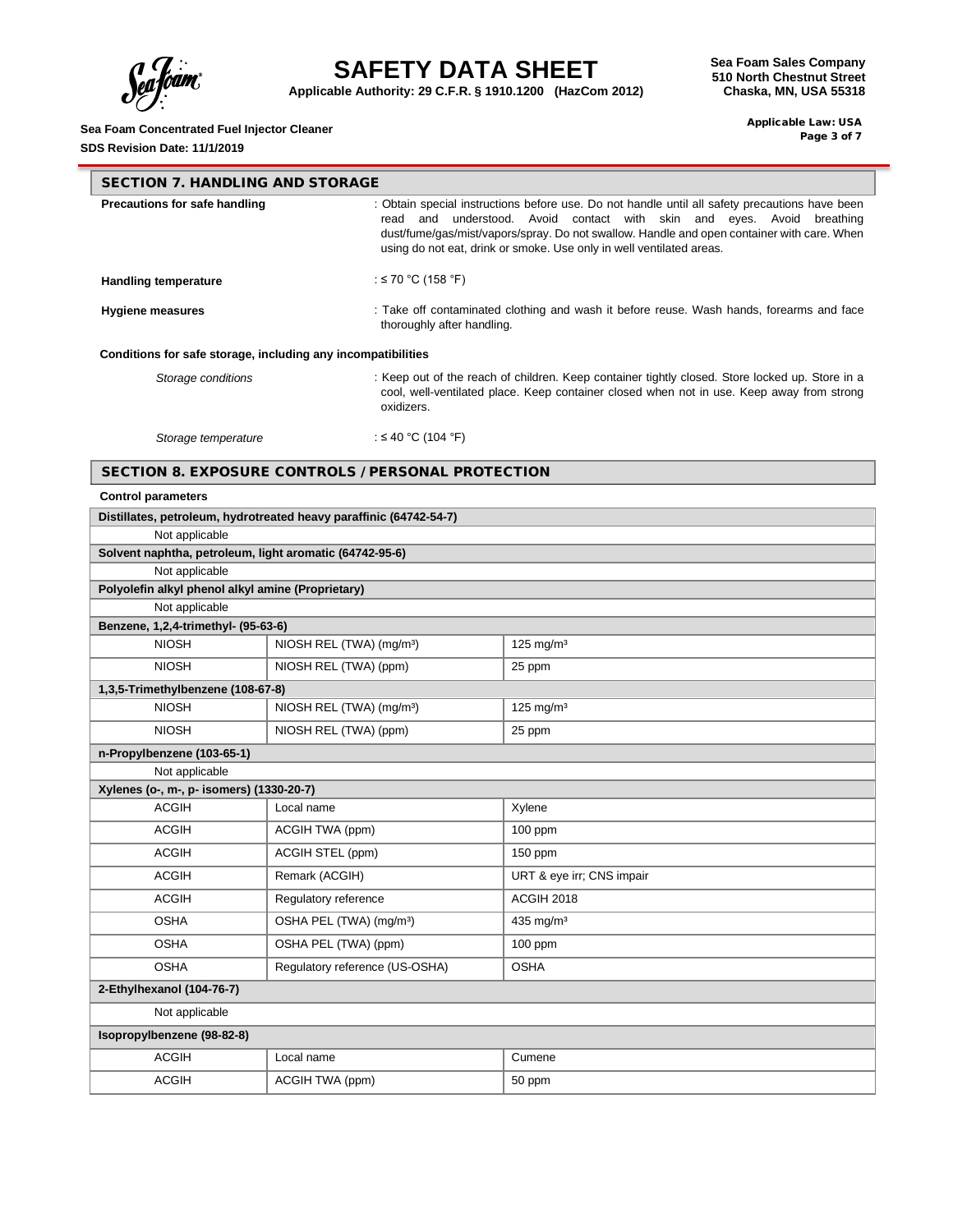

۰

# **SAFETY DATA SHEET**

**Applicable Authority: 29 C.F.R. § 1910.1200 (HazCom 2012)**

**Sea Foam Sales Company 510 North Chestnut Street Chaska, MN, USA 55318**

### **Sea Foam Concentrated Fuel Injector Cleaner SDS Revision Date: 11/1/2019**

 Applicable Law: USA Page 4 of 7

| <b>ACGIH</b>                                                                                               | Remark (ACGIH)                       | Lung cancer; liver and lung dam; A2 (Suspected Human Carcinogen:<br>Human data are accepted as adequate in quality but are conflicting<br>or insufficient to classify the agent as a confirmed human carcinogen;<br>OR, the agent is carcinogenic in experimental animals at dose(s), by<br>route(s) of exposure, at site(s), of histologic type(s), or by<br>mechanism(s) considered relevant to worker exposure. The A2 is<br>used primarily when there is limited evidence or carcinogenicity in<br>humans and sufficient evidence of carcinogenicity in experimental<br>animals with relevance to humans) |
|------------------------------------------------------------------------------------------------------------|--------------------------------------|---------------------------------------------------------------------------------------------------------------------------------------------------------------------------------------------------------------------------------------------------------------------------------------------------------------------------------------------------------------------------------------------------------------------------------------------------------------------------------------------------------------------------------------------------------------------------------------------------------------|
| <b>ACGIH</b>                                                                                               | Regulatory reference                 | ACGIH 2017                                                                                                                                                                                                                                                                                                                                                                                                                                                                                                                                                                                                    |
| <b>OSHA</b>                                                                                                | OSHA PEL (TWA) (mg/m <sup>3</sup> )  | $245$ mg/m <sup>3</sup>                                                                                                                                                                                                                                                                                                                                                                                                                                                                                                                                                                                       |
| <b>OSHA</b>                                                                                                | OSHA PEL (TWA) (ppm)                 | 50 ppm                                                                                                                                                                                                                                                                                                                                                                                                                                                                                                                                                                                                        |
| <b>OSHA</b>                                                                                                | Limit value category (OSHA)          | prevent or reduce skin absorption                                                                                                                                                                                                                                                                                                                                                                                                                                                                                                                                                                             |
| <b>OSHA</b>                                                                                                | Regulatory reference (US-OSHA)       | <b>OSHA</b>                                                                                                                                                                                                                                                                                                                                                                                                                                                                                                                                                                                                   |
| <b>IDLH</b>                                                                                                | US IDLH (ppm)                        | 900 ppm (10% LEL)                                                                                                                                                                                                                                                                                                                                                                                                                                                                                                                                                                                             |
| <b>NIOSH</b>                                                                                               | NIOSH REL (TWA) (mg/m <sup>3</sup> ) | $245$ mg/m <sup>3</sup>                                                                                                                                                                                                                                                                                                                                                                                                                                                                                                                                                                                       |
| <b>NIOSH</b>                                                                                               | NIOSH REL (TWA) (ppm)                | 50 ppm                                                                                                                                                                                                                                                                                                                                                                                                                                                                                                                                                                                                        |
| <b>NIOSH</b>                                                                                               | US-NIOSH chemical category           | Potential for dermal absorption                                                                                                                                                                                                                                                                                                                                                                                                                                                                                                                                                                               |
| 1,2,3-Trimethylbenzene (526-73-8)                                                                          |                                      |                                                                                                                                                                                                                                                                                                                                                                                                                                                                                                                                                                                                               |
| <b>NIOSH</b>                                                                                               | NIOSH REL (TWA) (mg/m <sup>3</sup> ) | 125 mg/m $3$                                                                                                                                                                                                                                                                                                                                                                                                                                                                                                                                                                                                  |
| <b>NIOSH</b>                                                                                               | NIOSH REL (TWA) (ppm)                | 25 ppm                                                                                                                                                                                                                                                                                                                                                                                                                                                                                                                                                                                                        |
| Appropriate engineering controls<br>: Use adequate ventilation to keep oil mist below applicable standard. |                                      |                                                                                                                                                                                                                                                                                                                                                                                                                                                                                                                                                                                                               |

**Environmental exposure controls** : Avoid release to the environment.

## **Individual protection measures/Personal protective equipment**

| Hand protection          | : Neoprene or nitrile rubber gloves. Wear suitable gloves resistant to chemical penetration. Wear<br>insulated gloves when handling hot product.                                                                                                                      |
|--------------------------|-----------------------------------------------------------------------------------------------------------------------------------------------------------------------------------------------------------------------------------------------------------------------|
| Eye protection           | : Safety glasses or goggles are recommended when using product.                                                                                                                                                                                                       |
| Skin and body protection | : Wear suitable protective clothing.                                                                                                                                                                                                                                  |
| Respiratory protection   | : Where mineral oil mists are generated – use full face respirator with organic vapor cartridge.<br>Respirator selection must be based on known or anticipated exposure levels, the hazards of<br>the product and the safe working limits of the selected respirator. |
| Other information        | : Do not eat, smoke or drink where material is handled, processed or stored. Wash hands<br>carefully before eating or smoking. Handle in accordance with good industrial hygiene and<br>safety procedures.                                                            |

### SECTION 9. PHYSICAL AND CHEMICAL PROPERTIES

| Vapor pressure:                                            |
|------------------------------------------------------------|
| 0.0017 kPa @ 25°C / 68°F (.013 torr @ 25°C/68°F)           |
| Relative vapor density at 20 °C:                           |
| No data available.                                         |
| <b>Relative density:</b>                                   |
| No data available.                                         |
| Solubility:                                                |
| Insoluble in water. Alcohols. Soluble in organic solvents. |
| Partition coefficient n-octanol/water:                     |
| No data available.                                         |
| Auto-ignition temperature:                                 |
| No data available.                                         |
| <b>Decomposition temperature:</b>                          |
| No data available.                                         |
|                                                            |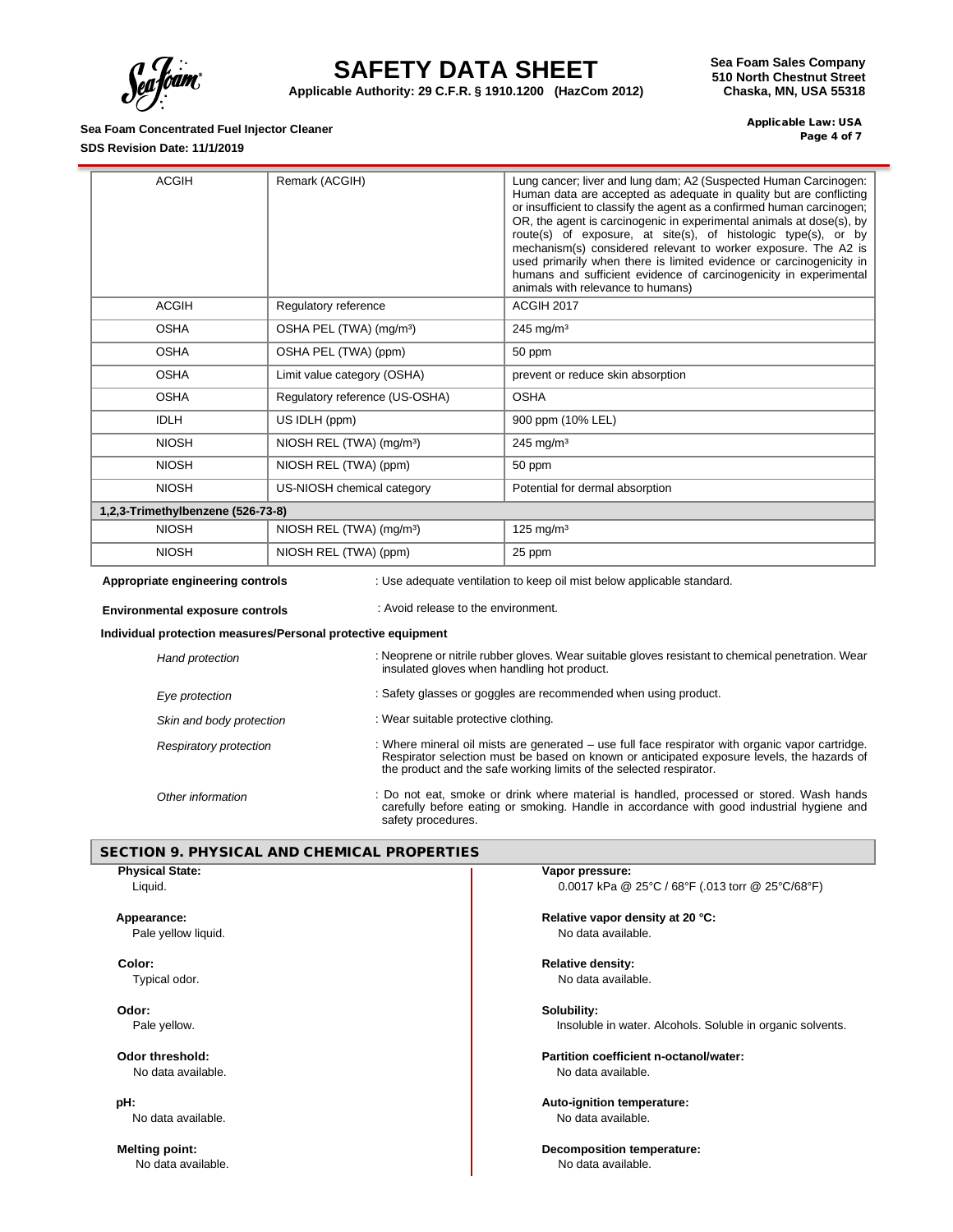ram".

**Applicable Authority: 29 C.F.R. § 1910.1200 (HazCom 2012)**

**Sea Foam Concentrated Fuel Injector Cleaner SDS Revision Date: 11/1/2019**

 Applicable Law: USA Page 5 of 7

| Freezing point:                                                    |                                   | Viscosity, kinematic:                                                                        |
|--------------------------------------------------------------------|-----------------------------------|----------------------------------------------------------------------------------------------|
| No data available.                                                 |                                   | $\approx$ 13 mm <sup>2</sup> /s @ 40 °C                                                      |
|                                                                    |                                   |                                                                                              |
| <b>Boiling point:</b>                                              |                                   | Viscosity, dynamic:<br>No data available.                                                    |
| No data available.                                                 |                                   |                                                                                              |
| Flash point:                                                       |                                   | <b>Explosion limits:</b>                                                                     |
| 70 °C / 158°F (PMCC)                                               |                                   | No data available.                                                                           |
|                                                                    |                                   |                                                                                              |
| Relative Evaporation rate (butyl acetate=1):                       |                                   | <b>Explosive properties:</b>                                                                 |
| $\Omega$                                                           |                                   | No data available.                                                                           |
| Flammability (solid, gas):                                         |                                   | <b>Oxidizing properties:</b>                                                                 |
| No data available.                                                 |                                   | No data available.                                                                           |
|                                                                    |                                   |                                                                                              |
| <b>SECTION 10. STABILITY AND REACTIVITY</b>                        |                                   |                                                                                              |
| <b>Reactivity</b>                                                  |                                   | : No dangerous reactions known under normal conditions of use.                               |
| <b>Chemical stability</b>                                          | : Stable under normal conditions. |                                                                                              |
| Possibility of hazardous reactions                                 |                                   | : No dangerous reactions known under normal conditions of use.                               |
| <b>Conditions to avoid</b>                                         |                                   | : Keep away from heat and open flame. Incompatible materials.                                |
| Incompatible materials                                             |                                   | : Strong oxidizers. Strong reducing agents.                                                  |
| Hazardous decomposition products                                   | nitrogen.                         | : May include, and are not limited to: oxides of carbon. Smokes. Oxides of sulfur. Oxides of |
| <b>SECTION 11. TOXICOLOGICAL INFORMATION</b>                       |                                   |                                                                                              |
| Information on toxicological effects                               |                                   |                                                                                              |
| Acute toxicity (oral)                                              | : Not classified                  |                                                                                              |
| Acute toxicity (dermal)                                            | : Not classified                  |                                                                                              |
| Acute toxicity (inhalation)                                        | : Not classified                  |                                                                                              |
| Distillates, petroleum, hydrotreated heavy paraffinic (64742-54-7) |                                   |                                                                                              |
| LD50 oral rat                                                      | $> 15$ g/kg                       |                                                                                              |
| LD50 dermal rabbit                                                 | > 5000 mg/kg                      |                                                                                              |
| Solvent naphtha, petroleum, light aromatic (64742-95-6)            |                                   |                                                                                              |
| LD50 oral rat                                                      | 8400 mg/kg                        |                                                                                              |
| LD50 dermal rabbit                                                 | > 2000 mg/kg                      |                                                                                              |
| LC50 inhalation rat                                                | 3400 ppm/4h                       |                                                                                              |

| Benzene, 1,2,4-trimethyl- (95-63-6)      |                                          |
|------------------------------------------|------------------------------------------|
| LD50 oral rat                            | 3280 mg/kg                               |
| LD50 dermal rabbit                       | $>$ 3160 mg/kg                           |
| LC50 inhalation rat                      | 18 g/m <sup>3</sup> (Exposure time: 4 h) |
| ATE US (gases)                           | 4500 ppmV/4h                             |
| ATE US (dust, mist)                      | $1.5$ mg/l/4h                            |
| 1,3,5-Trimethylbenzene (108-67-8)        |                                          |
| LC50 inhalation rat                      | 24 g/m <sup>3</sup> (Exposure time: 4 h) |
| n-Propylbenzene (103-65-1)               |                                          |
| LD50 oral rat                            | 6040 mg/kg                               |
| LC50 inhalation rat                      | 65000 ppm (Exposure time: 2 h)           |
| Xylenes (o-, m-, p- isomers) (1330-20-7) |                                          |
| LD50 oral rat                            | 3500 mg/kg                               |
| LD50 dermal rabbit                       | > 4350 mg/kg                             |
| LC50 inhalation rat                      | 29.08 mg/l/4h                            |
| ATE US (dermal)                          | 1700 mg/kg body weight                   |
| ATE US (vapors)                          | 27.57 mg/l/4h                            |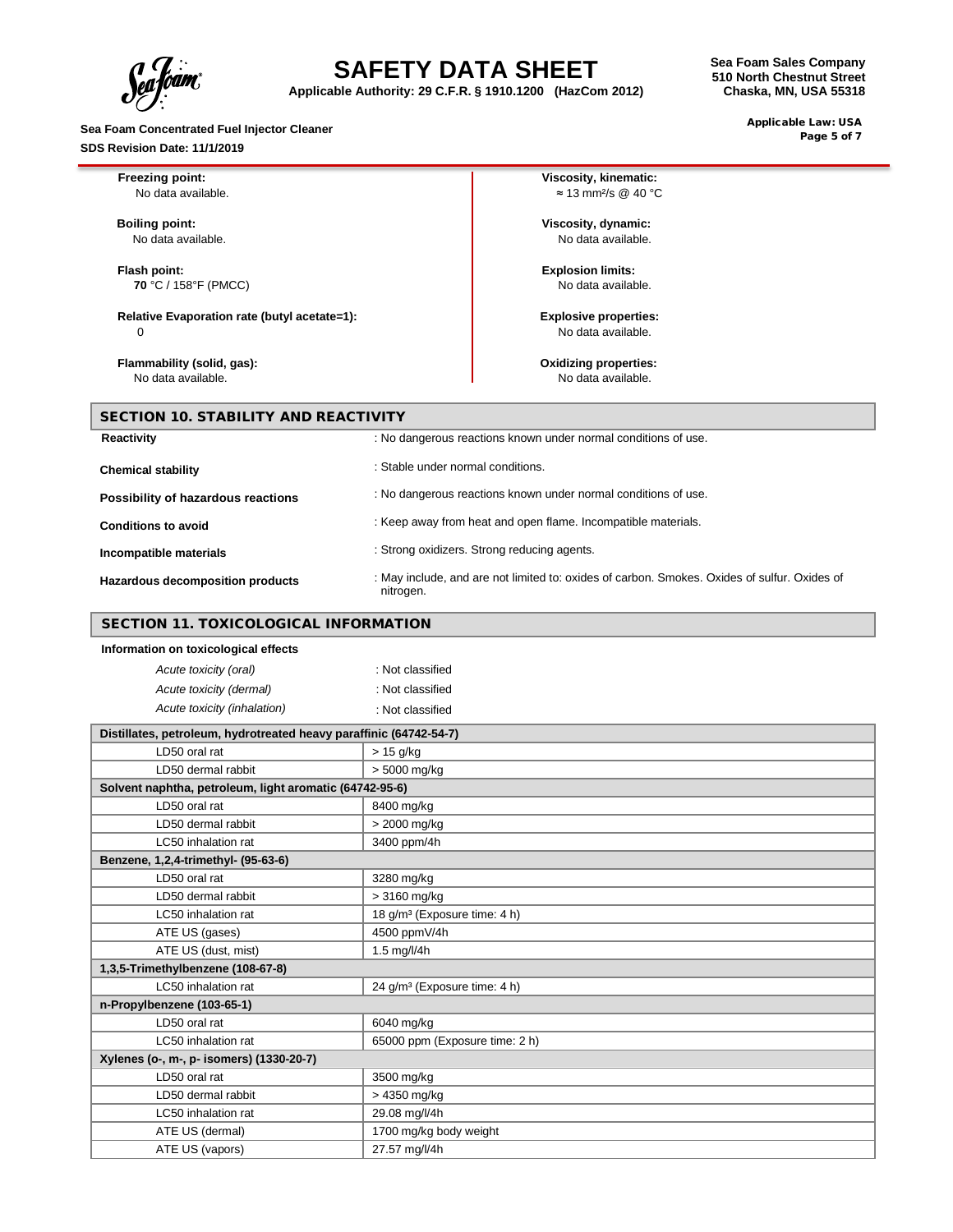

**Applicable Authority: 29 C.F.R. § 1910.1200 (HazCom 2012)**

### **Sea Foam Concentrated Fuel Injector Cleaner**

**SDS Revision Date: 11/1/2019**

**Sea Foam Sales Company 510 North Chestnut Street Chaska, MN, USA 55318**

> Applicable Law: USA Page 6 of 7

| 2-Ethylhexanol (104-76-7)                          |                                                                            |  |
|----------------------------------------------------|----------------------------------------------------------------------------|--|
| LD50 dermal rabbit                                 | 1980 mg/kg                                                                 |  |
| LD50 oral rat                                      | 3730 mg/kg                                                                 |  |
| LC50 inhalation rat                                | > 227 ppm (Exposure time: 6 h)                                             |  |
| Isopropylbenzene (98-82-8)                         |                                                                            |  |
| LD50 oral rat                                      | 1400 mg/kg                                                                 |  |
| LD50 dermal rabbit                                 | 12300 µl/kg                                                                |  |
| LC50 inhalation rat                                | > 3577 ppm (Exposure time: 6 h)                                            |  |
| Skin corrosion/irritation                          | : Causes skin irritation.                                                  |  |
| Serious eye damage/irritation                      | : Not classified.                                                          |  |
| Respiratory or skin sensitization                  | : Not classified.                                                          |  |
| Germ cell mutagenicity                             | : Not classified.                                                          |  |
| Carcinogenicity                                    | : Suspected of causing cancer.                                             |  |
| Xylenes (o-, m-, p- isomers) (1330-20-7)           |                                                                            |  |
| IARC group                                         | 3 - Not classifiable                                                       |  |
| Isopropylbenzene (98-82-8)                         |                                                                            |  |
| IARC group                                         | 2B - Possibly carcinogenic to humans                                       |  |
| National Toxicology Program (NTP)<br><b>Status</b> | Evidence of Carcinogenicity, Reasonably anticipated to be Human Carcinogen |  |
| In OSHA Hazard Communication<br>Carcinogen list    | Yes                                                                        |  |
| Reproductive toxicity                              | : Suspected of damaging fertility or the unborn child.                     |  |
| Specific target organ toxicity – single exposure   | : Not classified.                                                          |  |

| Solvent naphtha, petroleum, light aromatic (64742-95-6) |                                                                                                                                                                                               |  |
|---------------------------------------------------------|-----------------------------------------------------------------------------------------------------------------------------------------------------------------------------------------------|--|
| Specific target organ toxicity – single<br>exposure     | May cause drowsiness or dizziness.                                                                                                                                                            |  |
| Xylenes (o-, m-, p- isomers) (1330-20-7)                |                                                                                                                                                                                               |  |
| Specific target organ toxicity - single<br>exposure     | May cause drowsiness or dizziness.                                                                                                                                                            |  |
| Specific target organ toxicity – repeated exposure      | : Not classified.                                                                                                                                                                             |  |
| Aspiration hazard                                       | : May be fatal if swallowed and enters airways.                                                                                                                                               |  |
| Viscosity, kinematic                                    | : $\approx$ 13 mm <sup>2</sup> /s @ 40 °C                                                                                                                                                     |  |
| Symptoms/effects after inhalation                       | : May cause irritation to the respiratory tract.                                                                                                                                              |  |
| Symptoms/effects after skin contact                     | : Causes skin irritation. Symptoms may include redness, drying, defatting and cracking of the skin.                                                                                           |  |
| Symptoms/effects after eye contact                      | : May cause eye irritation. Symptoms may include discomfort or pain, excess blinking and tear<br>production, with possible redness and swelling.                                              |  |
| Symptoms/effects after ingestion                        | : May be fatal if swallowed and enters airways. May result in aspiration into the lungs, causing<br>chemical pneumonia. May cause gastrointestinal irritation, nausea, vomiting and diarrhea. |  |
| Other information                                       | : Likely routes of exposure: ingestion, inhalation, skin and eye.                                                                                                                             |  |

### SECTION 12. ECOLOGICAL INFORMATION

**Toxicity**

Ecology - general **Ecology** -  $\blacksquare$ : May cause long-term adverse effects in the aquatic environment.

| Distillates, petroleum, hydrotreated heavy paraffinic (64742-54-7) |                                                                                      |  |
|--------------------------------------------------------------------|--------------------------------------------------------------------------------------|--|
| LC50 fish 1                                                        | > 5000 mg/l (Exposure time: 96 h - Species: Oncorhynchus mykiss)                     |  |
| EC50 Daphnia 1                                                     | > 1000 mg/l (Exposure time: 48 h - Species: Daphnia magna)                           |  |
| Solvent naphtha, petroleum, light aromatic (64742-95-6)            |                                                                                      |  |
| LC50 fish 1                                                        | 9.22 mg/l (Exposure time: 96 h - Species: Oncorhynchus mykiss)                       |  |
| EC50 Daphnia 1                                                     | 6.14 mg/l (Exposure time: 48 h - Species: Daphnia magna)                             |  |
| Benzene, 1,2,4-trimethyl- (95-63-6)                                |                                                                                      |  |
| LC50 fish 1                                                        | 7.19 - 8.28 mg/l (Exposure time: 96 h - Species: Pimephales promelas [flow-through]) |  |
| EC50 Daphnia 1                                                     | 6.14 mg/l (Exposure time: 48 h - Species: Daphnia magna)                             |  |
| 1,3,5-Trimethylbenzene (108-67-8)                                  |                                                                                      |  |
| LC50 fish 1                                                        | 3.48 mg/l (Exposure time: 96 h - Species: Pimephales promelas)                       |  |